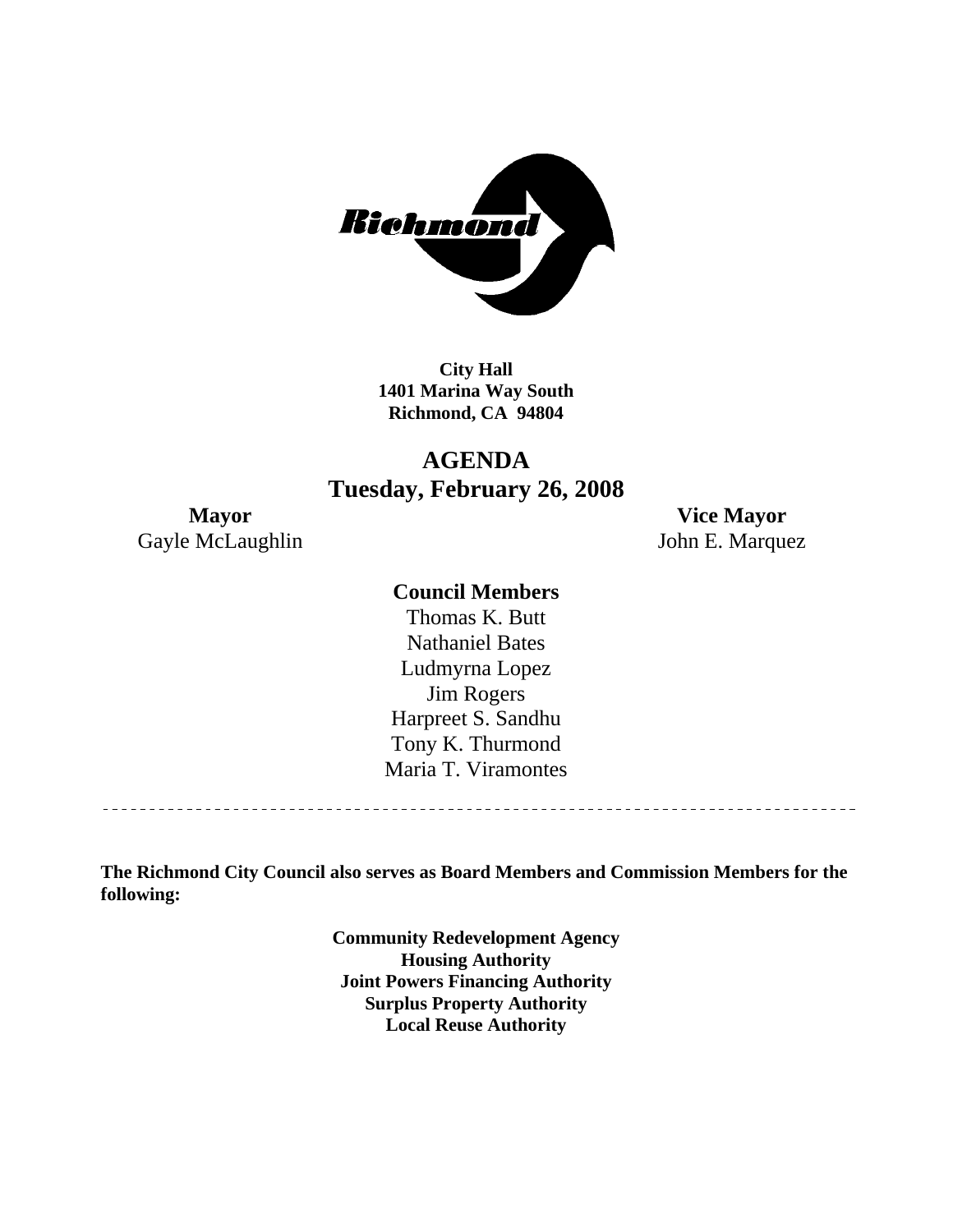# **MEETING PROCEDURES**

The City of Richmond encourages community participation at its City Council meetings and has established procedures that are intended to accommodate public input in a timely and time-sensitive way. As a courtesy to all members of the public who wish to participate in City Council meetings, please observe the following procedures:

**PUBLIC COMMENT ON AGENDA ITEMS:** Anyone who desires to address the City Council on items appearing on the agenda must complete and file a pink speaker's card with the City Clerk **prior** to the City Council's consideration of the item. Once the City Clerk has announced the item and discussion has commenced, no person shall be permitted to speak on the item other than those persons who have submitted their names to the City Clerk. Your name will be called when the item is announced for discussion. **Each speaker will be allowed TWO (2) MINUTES to address the City Council on NON-PUBLIC HEARING items listed on the agenda.** 

**OPEN FORUM FOR PUBLIC COMMENT:** Individuals who would like to address the City Council on matters not listed on the agenda or on **Presentations, Proclamations and Commendations, Report from the City Attorney, or Reports of Officers** may do so under Open Forum. All speakers must complete and file a pink speaker's card with the City Clerk **prior** to the commencement of Open Forum. **The amount of time allotted to individual speakers shall be determined based on the number of persons requesting to speak during this item. The time allocation for each speaker will be as follows: 15 or fewer speakers, a maximum of 2 minutes; 16 to 24 speakers, a maximum of 1 and one-half minutes; and 25 or more speakers, a maximum of 1 minute.** 

#### **SPEAKERS ARE REQUESTED TO OCCUPY THE RESERVED SEATS IN THE FRONT ROW BEHIND THE SPEAKER'S PODIUM AS THEIR NAME IS ANNOUNCED BY THE CITY CLERK.**

**CONSENT CALENDAR:** Consent Calendar items are considered routine and will be enacted, approved or adopted by one motion unless a request for removal for discussion or explanation is received from the audience or the City Council. A member of the audience requesting to remove an item from the Consent Calendar must complete and file a speaker's card with the City Clerk **prior to the City Council's consideration of Item C, Agenda Review.** An item removed from the Consent Calendar may be placed anywhere on the agenda following the City Council's agenda review.

*The City Council's adopted Rules of Procedure recognize that debate on policy is healthy; debate on personalities is not. The Chairperson has the right and obligation to cut off discussion that is too personal, too loud, or too crude.* 

**\*\*\*\*\*\*\*\*\*\*\*\*\*\*\*\*\*\*\*\*\*\*\*\*\*\*\*\*\*\*\*\*\*\*\*\*\*\*\*\*\*\*\*\*\*\*\*\*\*\*\*\*\*\*\*\*\*\***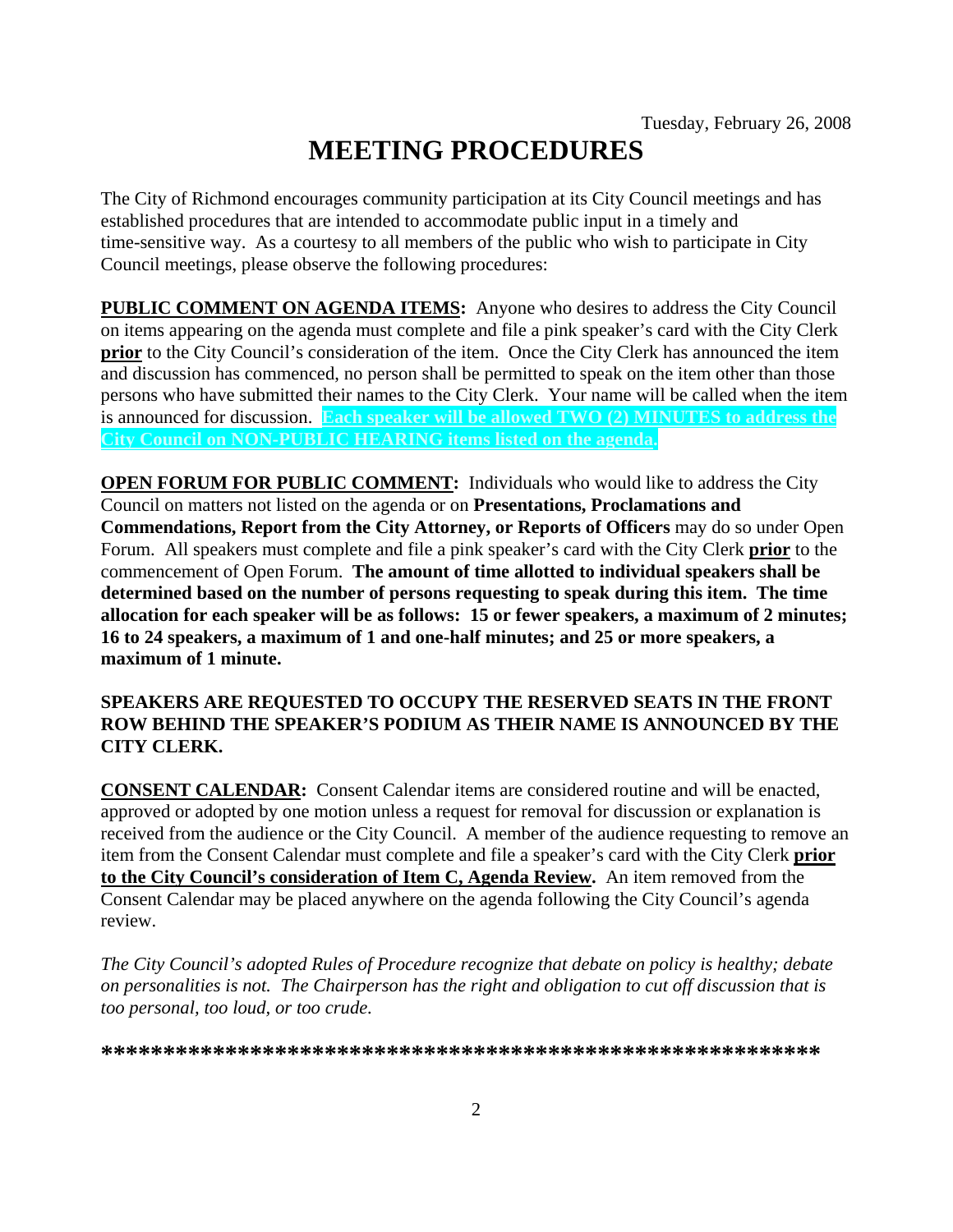Tuesday, February 26, 2008

# **Special Meeting CITY COUNCIL**  7:00 p.m.

# **A. ROLL CALL**

# **B. STATEMENT OF CONFLICT OF INTEREST**

# **C. AGENDA REVIEW**

# **D. PRESENTATIONS, PROCLAMATIONS, AND COMMENDATIONS**

- **D-1.** Presentation of Certificates of Appreciation to members of Boy Scouts Troops Nos. 100, 127, 11, and 2 who planned and managed the beautification efforts in the restoration of benches in Marina Bay and presentation of four plaques to the four Boy Scout troops who participated in the work - Richmond Community Redevelopment Agency (Steve Duran/Alan Wolken 307-8140)..
- **D-2.** Introduction of the new lieutenants of the Richmond Youth Academy and provide an update on the recruitment efforts for new cadets in 2008 and 2009 - Fire Department (Michael Banks 307-8041).

# **E. OPEN FORUM FOR PUBLIC COMMENT**

# **F. RESOLUTIONS**

 **F-1.** ADOPT A RESOLUTION - opposing any reduction in funds from the West Contra Costa County Unified School District (WCCUSD) Bond Program Master Plan Budget for renovations to Richmond schools - City Manager's Office (Bill Lindsay 620-6512).

# **G. STUDY AND DIRECTION TO STAFF SESSION**

The purpose of the study session is a follows:

 **G-1.** Review and approve the updated Civic Center Public Art element - Community and Economic Development (Steve Duran 307-8140).